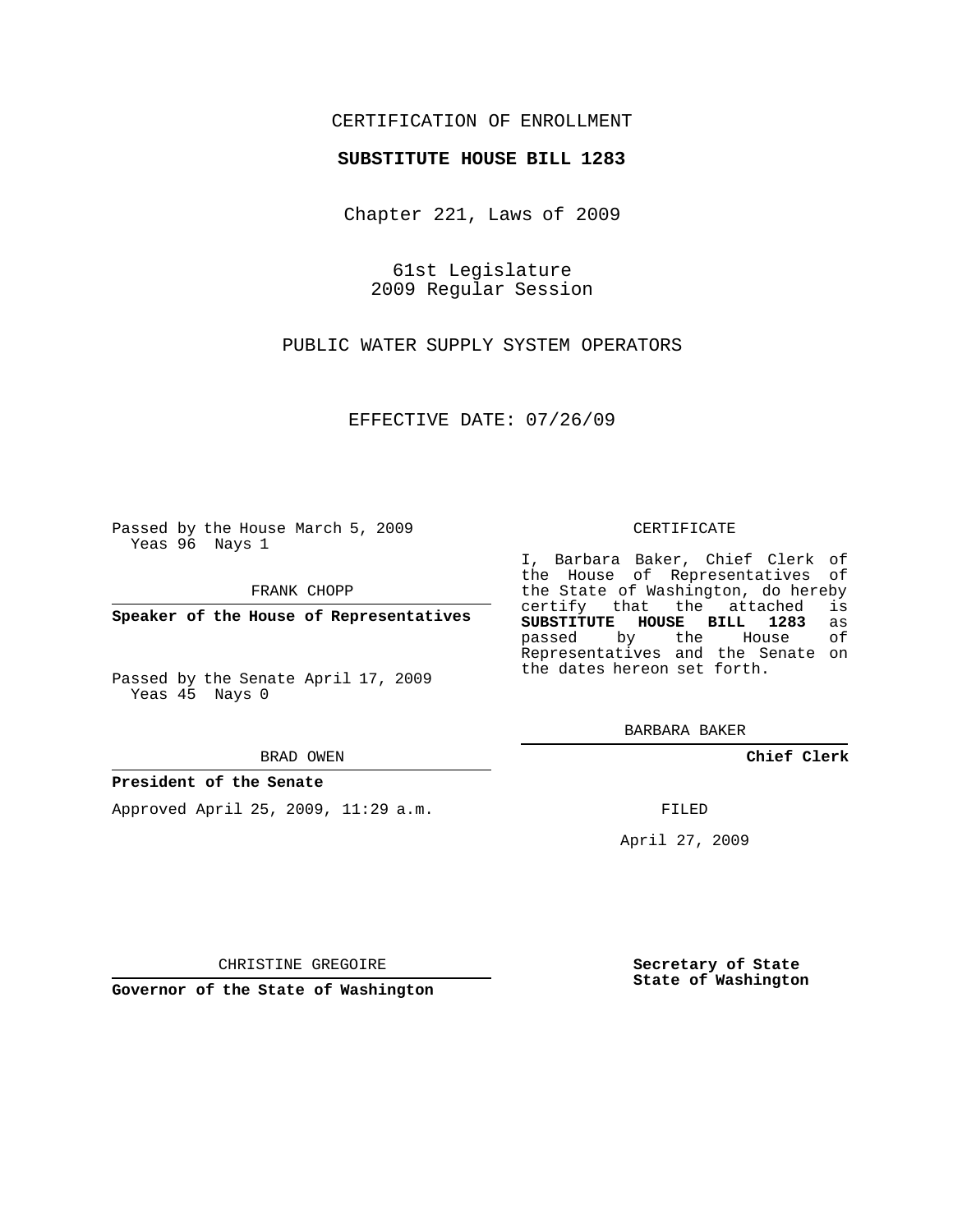# **SUBSTITUTE HOUSE BILL 1283** \_\_\_\_\_\_\_\_\_\_\_\_\_\_\_\_\_\_\_\_\_\_\_\_\_\_\_\_\_\_\_\_\_\_\_\_\_\_\_\_\_\_\_\_\_

\_\_\_\_\_\_\_\_\_\_\_\_\_\_\_\_\_\_\_\_\_\_\_\_\_\_\_\_\_\_\_\_\_\_\_\_\_\_\_\_\_\_\_\_\_

Passed Legislature - 2009 Regular Session

# **State of Washington 61st Legislature 2009 Regular Session**

**By** House Environmental Health (originally sponsored by Representatives Rolfes, Campbell, Kretz, Upthegrove, and Ormsby; by request of Department of Health)

READ FIRST TIME 02/23/09.

1 AN ACT Relating to public water supply system operators; amending 2 RCW 70.119.020, 70.119.030, 70.119.110, 70.119.130, and 70.119.160; and 3 adding new sections to chapter 70.119 RCW.

4 BE IT ENACTED BY THE LEGISLATURE OF THE STATE OF WASHINGTON:

 5 **Sec. 1.** RCW 70.119.020 and 1999 c 153 s 67 are each amended to 6 read as follows:

7 ((As used)) The definitions in this <u>section apply throughout this</u> 8 chapter unless the context clearly requires ((another meaning:)) 9 otherwise.

10 (1) <u>"Backflow assembly tester" means a person in charge of</u> 11 inspecting, testing, maintaining, and repairing backflow assemblies, 12 devices, and air gaps that protect the public water system.

13 (2) "Certificate" means a certificate of competency issued by the 14 secretary stating that the operator has met the requirements for the 15 specified operator classification of the certification program.

16  $((+2))$   $(3)$  "Certified operator" means an individual holding a valid 17 certificate and employed or appointed by any county, water-sewer 18 district, municipality, public or private corporation, company,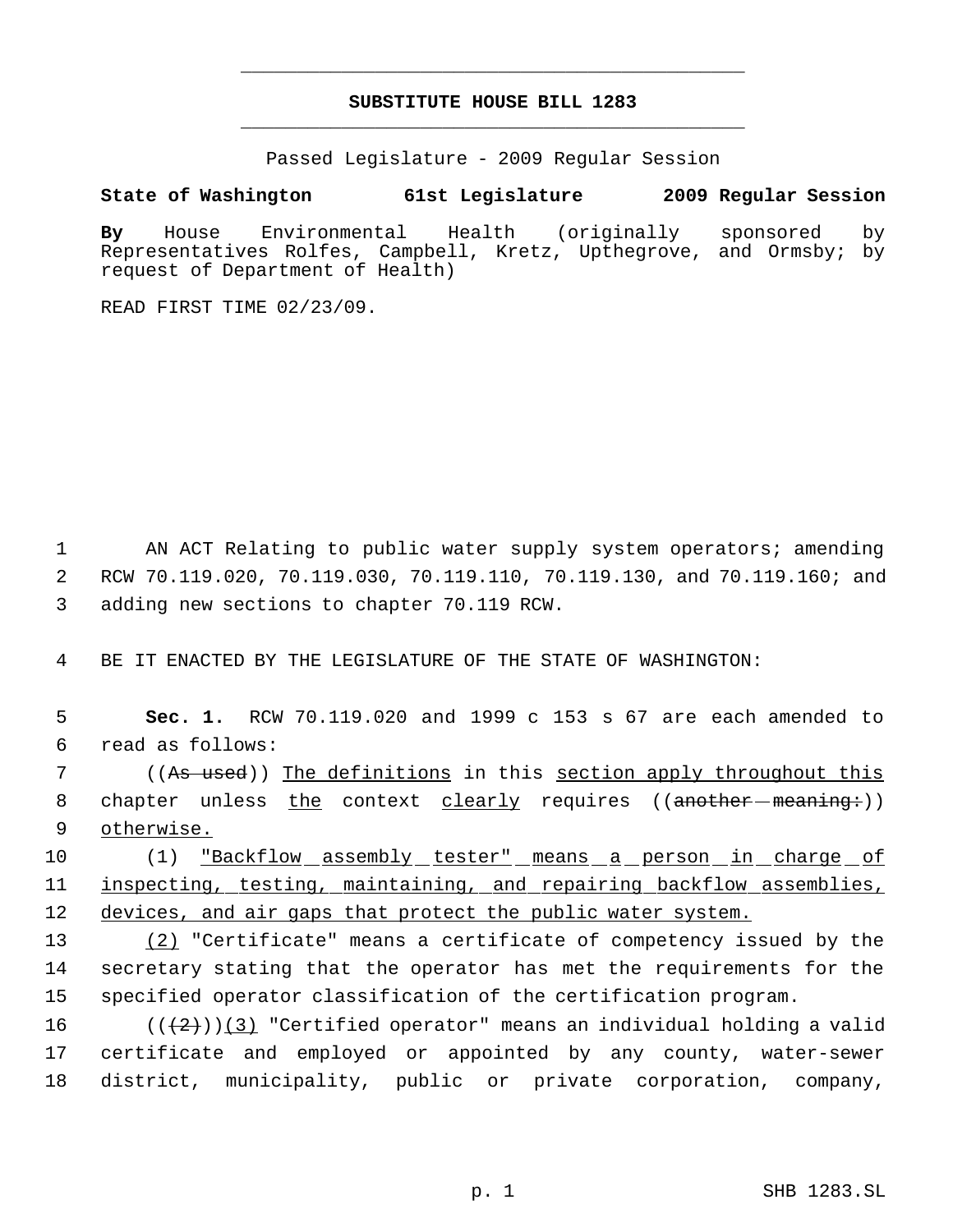1 institution, person, federal agency, or the state of Washington and who is designated by the employing or appointing officials as the person responsible for active daily technical operation.

 ( $(\frac{+3}{})$ )(4) "Cross-connection control specialist" means a person in 5 charge of developing and implementing cross-connection control programs.

(5) "Department" means the department of health.

8  $((+4))$  (6) "Distribution system" means that portion of a public water system which stores, transmits, pumps and distributes water to consumers.

11  $((\left\langle 5\right\rangle)(7)$  "Groundwater under the direct influence of surface water" means any water beneath the surface of the ground with:

 (a) Significant occurrence of insects or other macroorganisms, algae, or large diameter pathogens such as giardia lamblia; or

 (b) Significant and relatively rapid shifts in water characteristics such as turbidity, temperature, conductivity, or pH which closely correlate to climatological or surface water conditions.

 $((+6))$  (8) "Group A water system" means a system with fifteen or more service connections, regardless of the number of people; or a system serving an average of twenty-five or more people per day for sixty or more days within a calendar year, regardless of the number of 22 service connections. ((Group A water system does not include a system serving fewer than fifteen single-family residences, regardless of the number of people.

 $(7)$ ) $(9)$  "Nationally recognized association of certification authorities" shall mean an organization which serves as an information center for certification activities, recommends minimum standards and guidelines for classification of potable water treatment plants, water distribution systems and waste water facilities and certification of operators, facilitates reciprocity between state programs and assists authorities in establishing new certification programs and updating existing ones.

 (((8)))(10) "Operator" includes backflow assembly tester, certified operator, and cross-connection control specialist as these terms are defined in this section.

 (11) "Public water system" means any system, excluding a system serving only one single-family residence and a system with four or fewer connections all of which serve residences on the same farm,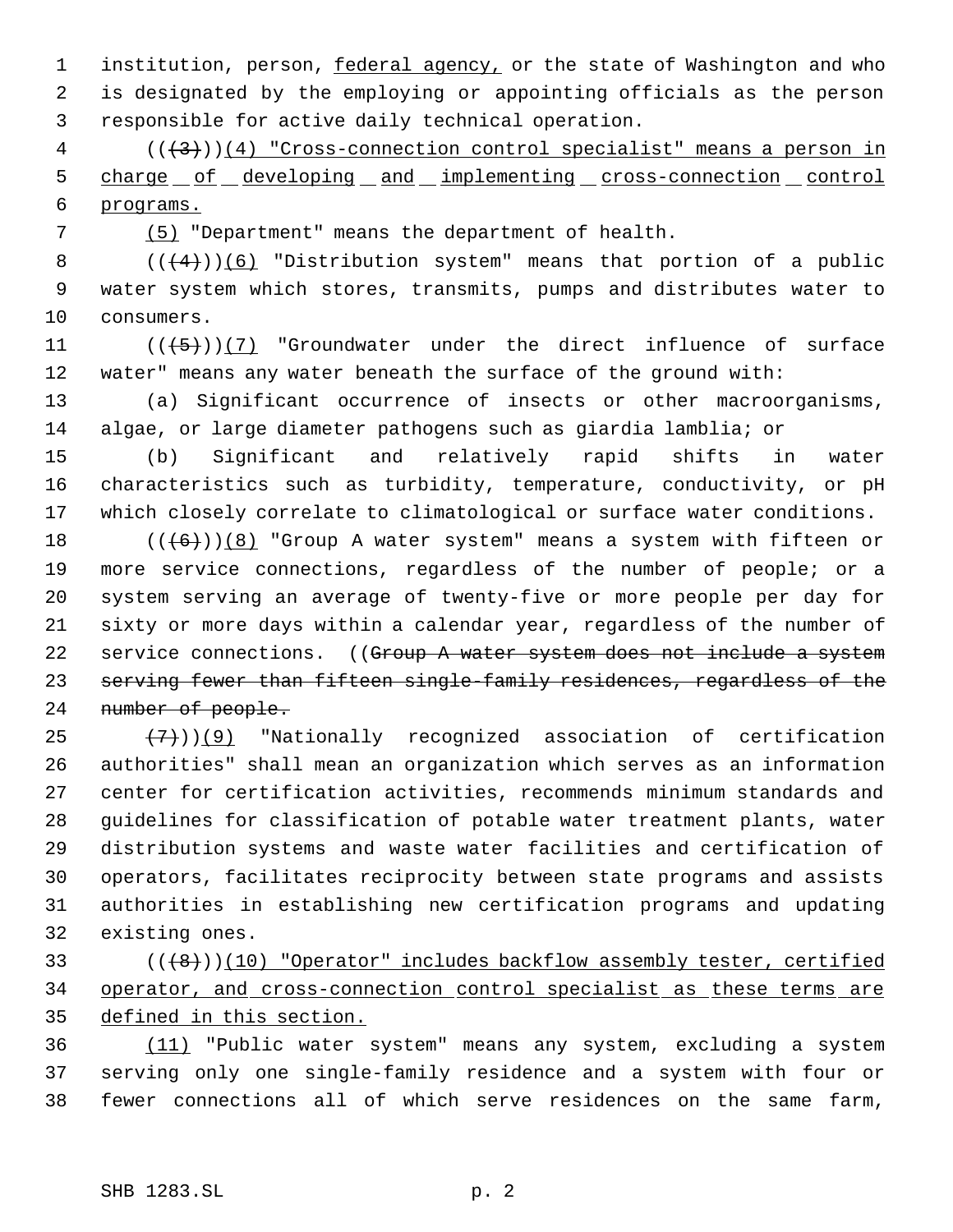providing piped water for human consumption, including any collection, treatment, storage, or distribution facilities under control of the purveyor and used primarily in connection with the system; and collection or pretreatment storage facilities not under control of the purveyor but primarily used in connection with the system.

 $((+9))$  (12) "Purification plant" means that portion of a public water system which treats or improves the physical, chemical or bacteriological quality of the system's water to bring the water into compliance with state board of health standards.

 $((+10))$   $(13)$  "Secretary" means the secretary of the department of health.

 $((+11))$   $(14)$  "Service" means a connection to a public water system designed to serve a single-family residence, dwelling unit, or equivalent use. If the facility has group home or barracks-type accommodations, three persons will be considered equivalent to one service.

17  $((+12))$   $(15)$  "Surface water" means all water open to the atmosphere and subject to surface runoff.

 **Sec. 2.** RCW 70.119.030 and 1997 c 218 s 2 are each amended to read as follows:

(1) A public water system shall have a certified operator if:

(a) It is a group A water system; or

 (b) It is a public water system using a surface water source or a groundwater source under the direct influence of surface water.

 (2) The certified operators shall be in charge of the technical direction of a water system's operation, or an operating shift of such a system, or a major segment of a system necessary for monitoring or improving the quality of water. The operator shall be certified as provided in RCW 70.119.050.

 (3) A certified operator may provide required services to more than one system or to a group of systems. The amount of time that a certified operator shall be required to be present at any given system shall be based upon the time required to properly operate and maintain the public water system as designed and constructed in accordance with RCW 43.20.050. The employing or appointing officials shall designate the position or positions requiring mandatory certification within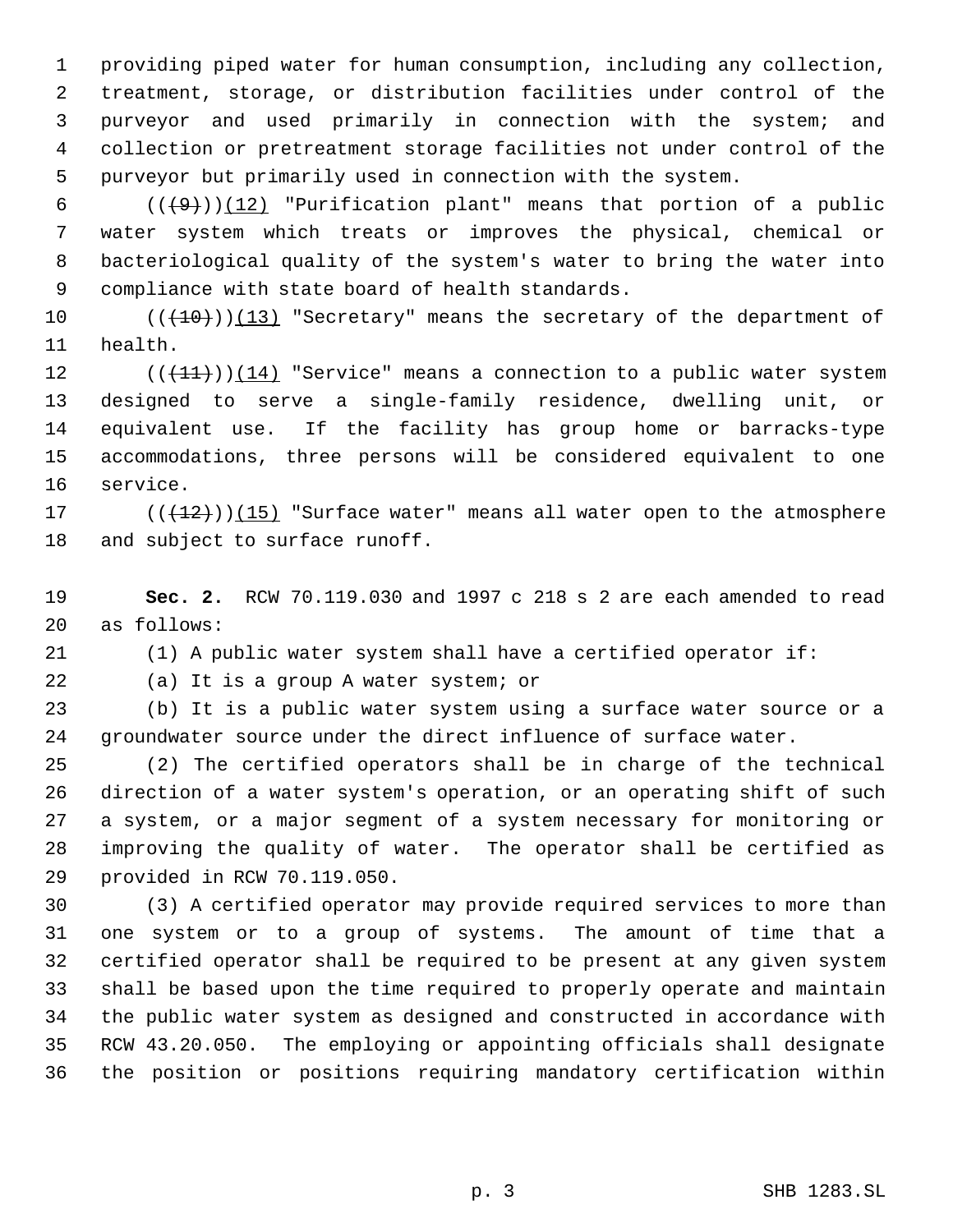their individual systems and shall assure that such certified operators are responsible for the system's technical operation.

 (4) The department shall, in establishing by rule or otherwise the requirements for public water systems with fewer than one hundred connections, phase in such requirements in order to assure that (a) an adequate number of certified operators are available to serve the additional systems, (b) the systems have adequate notice and time to plan for securing the services of a certified operator, (c) the department has the additional data and other administrative capacity, (d) adequate training is available to certify additional operators as necessary, and (e) any additional requirements under federal law are satisfied. The department shall require certified operators for all group A systems as necessary to conform to federal law or implementing rules or guidelines. Unless necessary to conform to federal law, rules, or guidelines, the department shall not require a certified operator for a system with fewer than one hundred connections unless that system is determined by the department to be in significant noncompliance with operational, monitoring, or water quality standards that would put the public health at risk, as defined by the department by rule, or has, or is required to have, water treatment facilities other than simple disinfection.

22  $(1.5)$  Any examination required by the department as a prerequisite for the issuance of a certificate under this chapter shall be offered 24 in each region where the department has a regional office.

 (6) Operators not required to be certified by this chapter are 26 encouraged to become certified on a voluntary basis.))

 NEW SECTION. **Sec. 3.** A new section is added to chapter 70.119 RCW to read as follows:

 (1) Backflow assembly testers and cross-connection control specialists must hold a valid certificate and must be certified as provided by rule as adopted under the authority of RCW 70.119.050.

 (2) Backflow assembly testers who maintain or repair backflow assemblies, devices, or air gaps inside a building are subject to certification under chapter 18.106 RCW.

 NEW SECTION. **Sec. 4.** A new section is added to chapter 70.119 RCW to read as follows: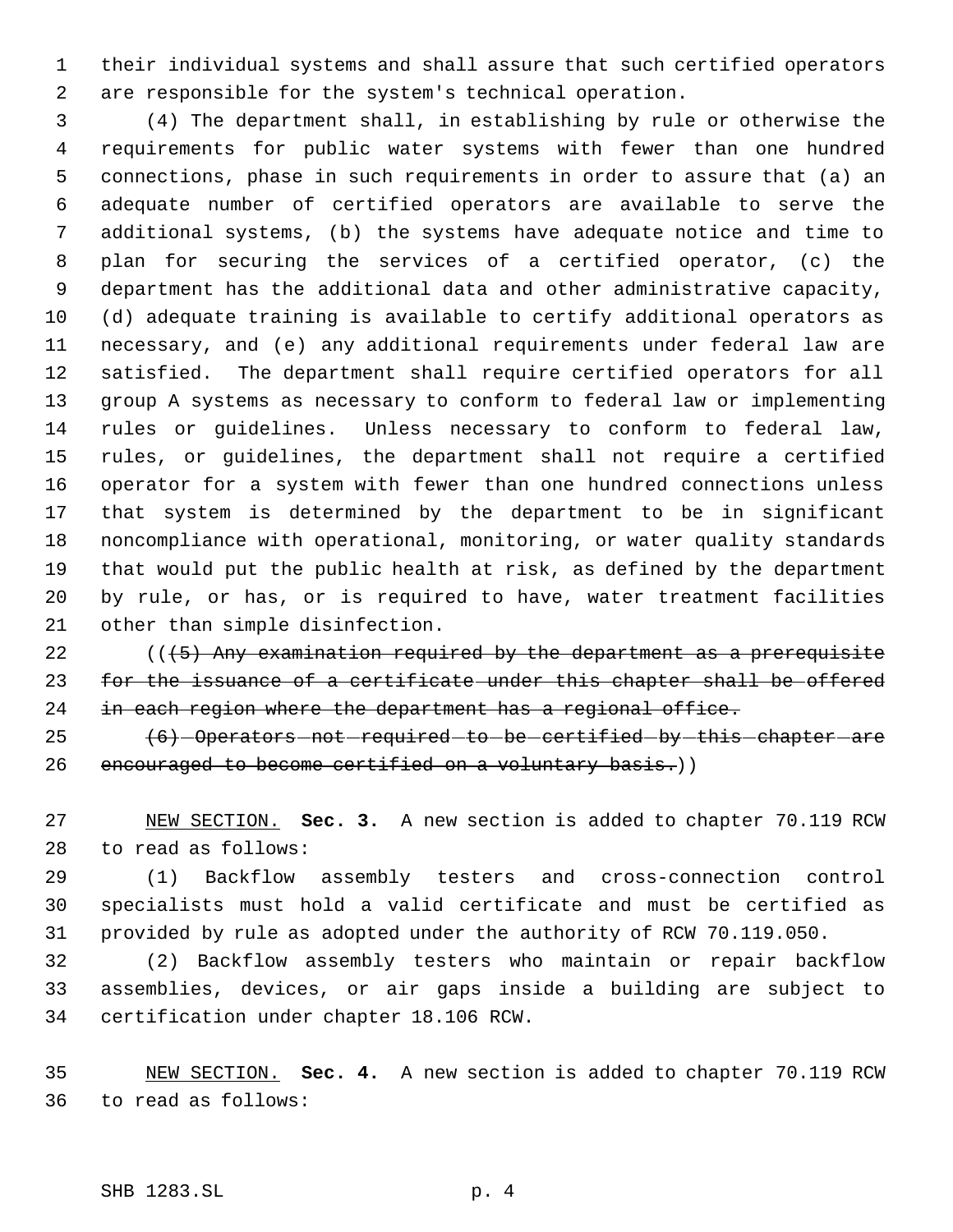(1) Any examination required by the department as a prerequisite for the issuance of certificate under this chapter must be offered in both eastern and western Washington.

 (2) Operators not required to be certified by this chapter are encouraged to become certified on a voluntary basis.

 **Sec. 5.** RCW 70.119.110 and 1995 c 269 s 2906 are each amended to read as follows:

8 The secretary may ((after conducting a hearing)) revoke or suspend a certificate: (1) Found to have been obtained by fraud or deceit; 10  $((\theta \cdot \hat{r}))$  (2) for fraud, deceit, or gross negligence  $((\pm \hat{n}))$  involving the 11 operation or maintenance of a ((purification-plant-or-distribution 12 system)) public water system; (3) for fraud, deceit, or gross negligence in inspecting, testing, maintenance, or repair of backflow 14 assemblies, devices, or air gaps intended to protect a public water 15 system from contamination; or  $(4)$  for an intentional violation of the requirements of this chapter or any lawful rules, order, or regulation of the department. No person whose certificate is revoked under this 18 section shall be eligible to apply for a certificate ((for one year 19 from the effective date of the final order of)) until the completion of 20 the revocation period.

 **Sec. 6.** RCW 70.119.130 and 1991 c 305 s 8 are each amended to read as follows:

 Any person, including any operator or any firm, association, corporation, municipal corporation, or other governmental subdivision or agency who, after thirty days' written notice, operates a public water system which is not in compliance with RCW 70.119.030(1), shall be guilty of a misdemeanor. Each month of such operation out of compliance with RCW 70.119.030(1) shall constitute a separate offense. Upon conviction, violators shall be fined an amount not exceeding one hundred dollars for each offense. It shall be the duty of the prosecuting attorney or the attorney general, as appropriate, to secure injunctions of continuing violations of any provisions of this chapter 33 or the rules and regulations adopted ((hereunder: PROVIDED, That, 34 except-in-the-case-of-fraud, deceit, or gross negligence under RCW 70.119.110, no revocation, citation or charge shall be made under RCW